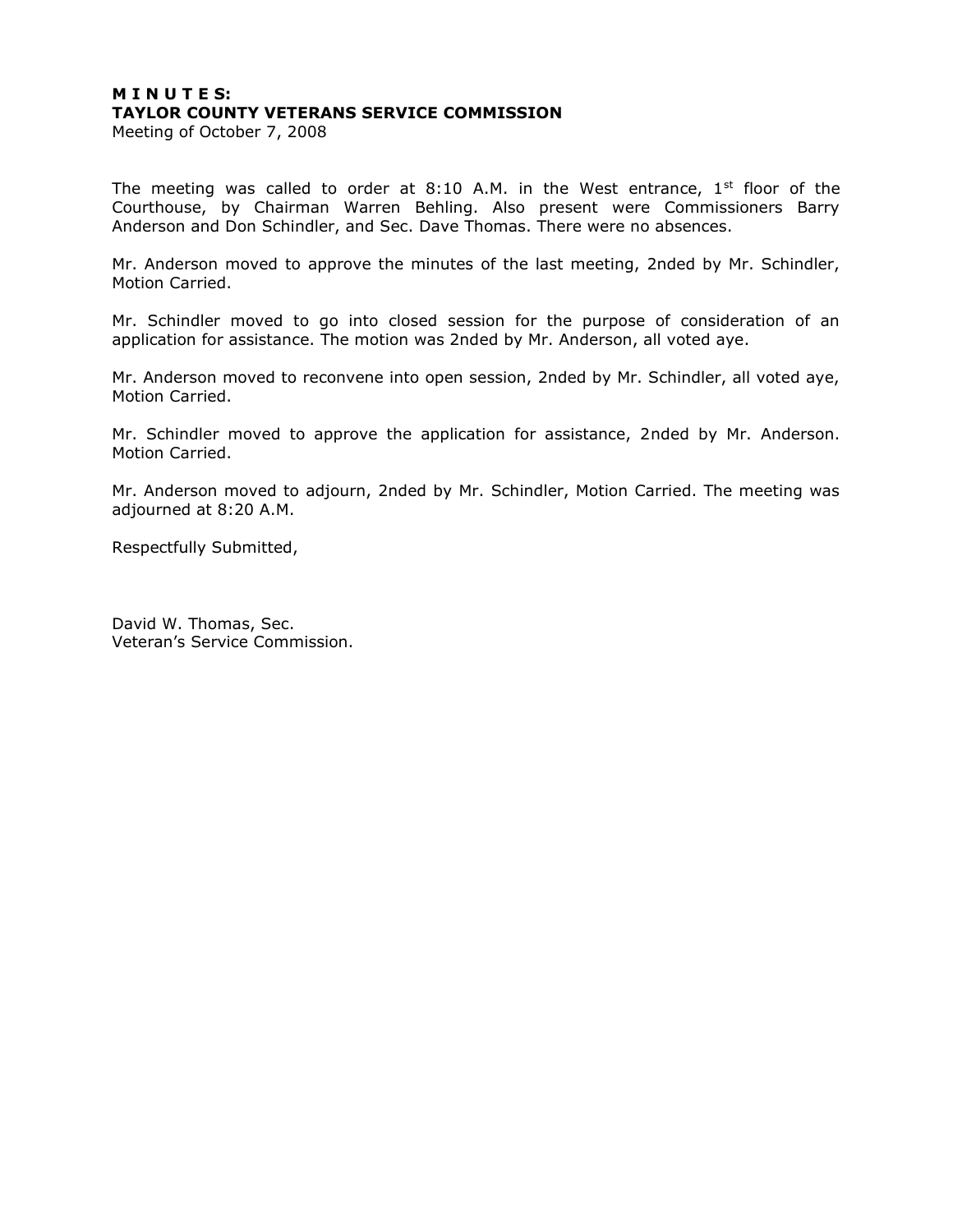# **M I N U T E S: TAYLOR COUNTY VETERANS SERVICE COMMISSION**

Meeting of Sept. 11, 2008

The meeting was called to order at 8:30 A.M. in the West entrance of the Courthouse by Chairman Warren Behling. Also present were Commissioners Barry Anderson and Don Schindler. There were no members absent.

The minutes of the last meeting Aug. 28, 2008 had been sent out with the meeting notice. Mr. Anderson moved to approve the minutes as published, 2nded by Mr. Behling. Motion Carried.

Mr. Behling moved to go into closed session for the purpose of consideration of an application for assistance. The motion was 2nded by Mr. Anderson. Motion Carried unanimously.

Mr. Anderson moved to reconvene into open session, 2nded by Mr. Schindler. Motion Carried unanimously.

Mr. Schindler moved to grant the assistance applied for, 2nded by Mr. Anderson. Motion Carried.

Mr. Anderson moved to adjourn the meeting, 2nded by Mr. Schindler. Motion Carried. The meeting was adjourned at 8:53 A.M.

Respectfully Submitted,

David W. Thomas, Sec. Veteran's Service Commission.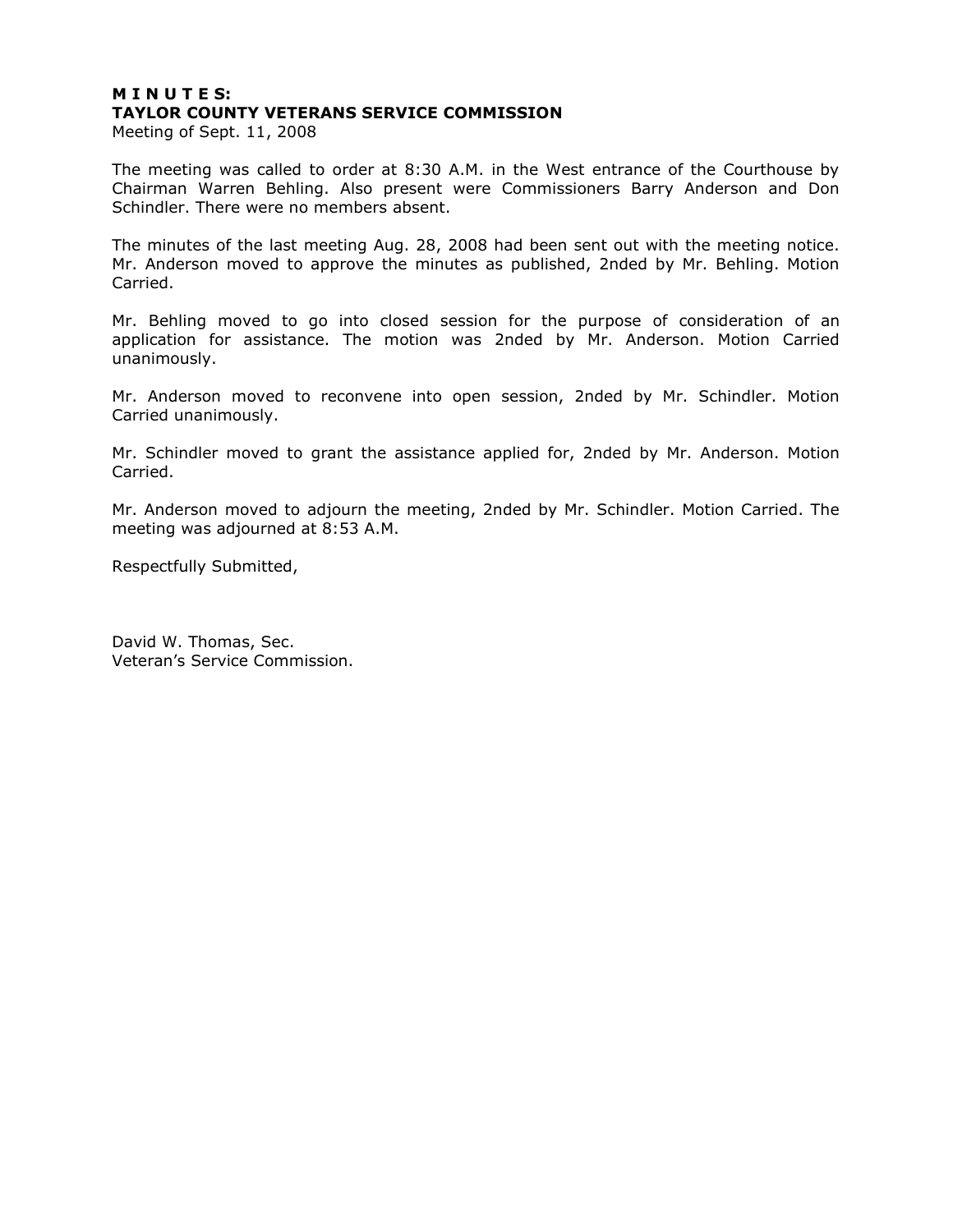### **Veterans Service Commission**

August 28, 2008 West Entrance, 1st Floor of the Courthouse

**Call Meeting to Order:** Chairman Warren Behling called the meeting to order at 8:00 A.M.

**Members Present:** Commissioners Barry Anderson & and Commission Secretary Dave Thomas. **Members Absent:** Don Schindler **Other Attendees:** George Southworth, & Jim Seidl

**Approve Minutes:** Mr. Anderson moved to approve the minutes of the last meeting Seconded by Mr. Behling. All voted Aye to approve the minutes as published.

**Approve Agenda:** Mr. Behling moved to approve the agenda as published. Mr. Anderson seconded. All voted Aye.

The year to date activity of the Veterans Service Commission was reviewed. To date, approx. \$1,758 remain in the Commission budget for this year, and that doesn't account for today's meeting expenses. It is questionable whether or not this will be adequate for the balance of this year. There will be noting to carry over into the 2009 budget year.

This led to discussion of the 2009 needs for flags and flag holders as well as the amount of money available for providing assistance to Veterans' families who may apply. We will have to purchase flags again in 2009 and probably 100 holders. The minimum needed will be 10 gross currently estimated to cost \$1,036.00 @.72 each. If we purchase 20 Gross, a two year supply, that is estimated to cost approximately \$2,016.00 @ .70 each. Holders will cost a minimum of \$8.25 each for \$825.00 for 100 the minimum order, plus shipping.

Mr. Behling moved to request a 2009 budget appropriation of \$7,500.00 for 2009. The motion was 2nded by Mr. Anderson. Motion Carried.

The annual meeting of the WI State Association of County Veterans Service Commission will be held on Sept.  $12<sup>th</sup>$  at the Waupaca County Courthouse. 2009 Assoc. dues are \$20.00 for the County Commission and meeting registration is \$15.00 per person. Mr. Behling and Mr. Thomas will attend and perhaps Mr. Schindler. Mr. Anderson moved to approve the payment of 2009 dues of \$ 20.00, and the appropriate number of registrations for those attending. Mr. Behling 2nded the motion, Motion Carried.

**Next Committee Meeting:** The next meeting of the Veterans Service Commission will be at the call of the Chairman.

**Adjournment:** With no further business, Mr. Behling moved to adjourn the meeting; Mr. Anderson seconded. All Voted Aye. The meeting was adjourned at 8:25 A.M.

Respectfully Submitted,

David W. Thomas, Sec. Veterans Service Commission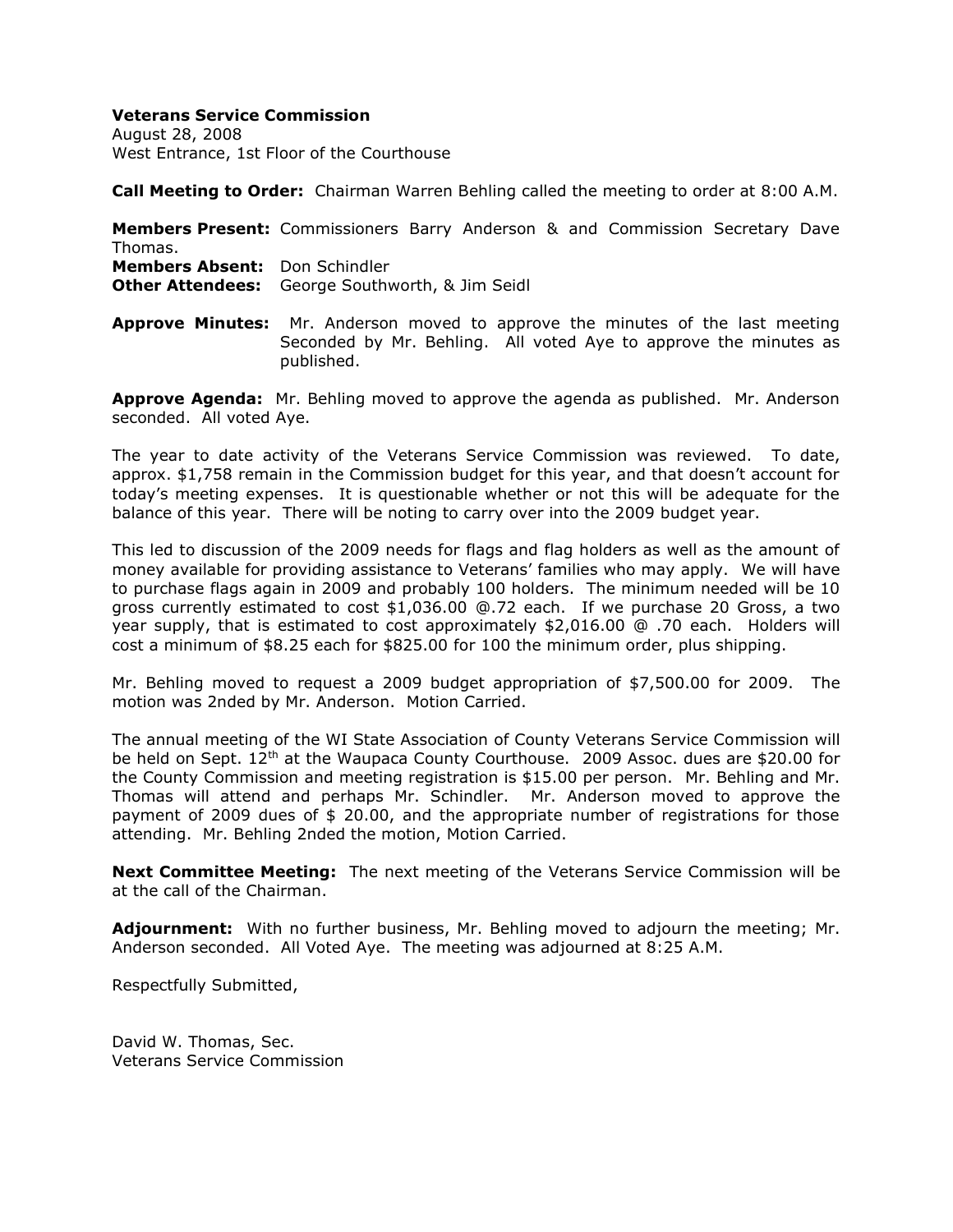## **Veterans Service Commission**

July 7, 2008 West Entrance, 1st Floor of the Courthouse

**Call Meeting to Order:** Chairman Warren Behling called the meeting to order at 8:00 A.M.

**Members Present:** Commissioners Barry Anderson & Don Schindler and Commission Secretary Dave Thomas **Members Absent:** none **Other Attendees:** none

**Approve Minutes:** Mr. Anderson moved to approve the minutes of the last meeting Seconded by Mr. Behling. All voted Aye to approve the minutes as published.

**Approve Agenda:** Mr. Behling moved to approve the agenda as published. Mr. Anderson seconded. All voted Aye.

Mr. Schindler Moved to go into closed session for the purpose of considering an application for Commission assistance, 2nded by Mr. Anderson. All voted Aye.

Mr. Anderson moved to reconvene into open session, 2nded by Mr. Schindler. All voted Aye.

Mr. Behling moved to approve the application for assistance for Schleife, 2nded by Mr. Anderson. All voted Aye. Assistance granted.

Mr. Schindler moved to approve the application for assistance for Taylor, 2nded by Mr. Anderson. All voted aye, Assistance granted.

**Next Committee Meeting:** The next meeting of the Veterans Service Commission will be at the call of the Chairman.

**Adjournment:** With no further business, Mr. Anderson moved to adjourn the meeting; Mr. Schindler seconded. All Voted Aye.. The meeting was adjourned at 8:34 A.M.

Respectfully Submitted,

David W. Thomas, Sec. Veterans Service Commission